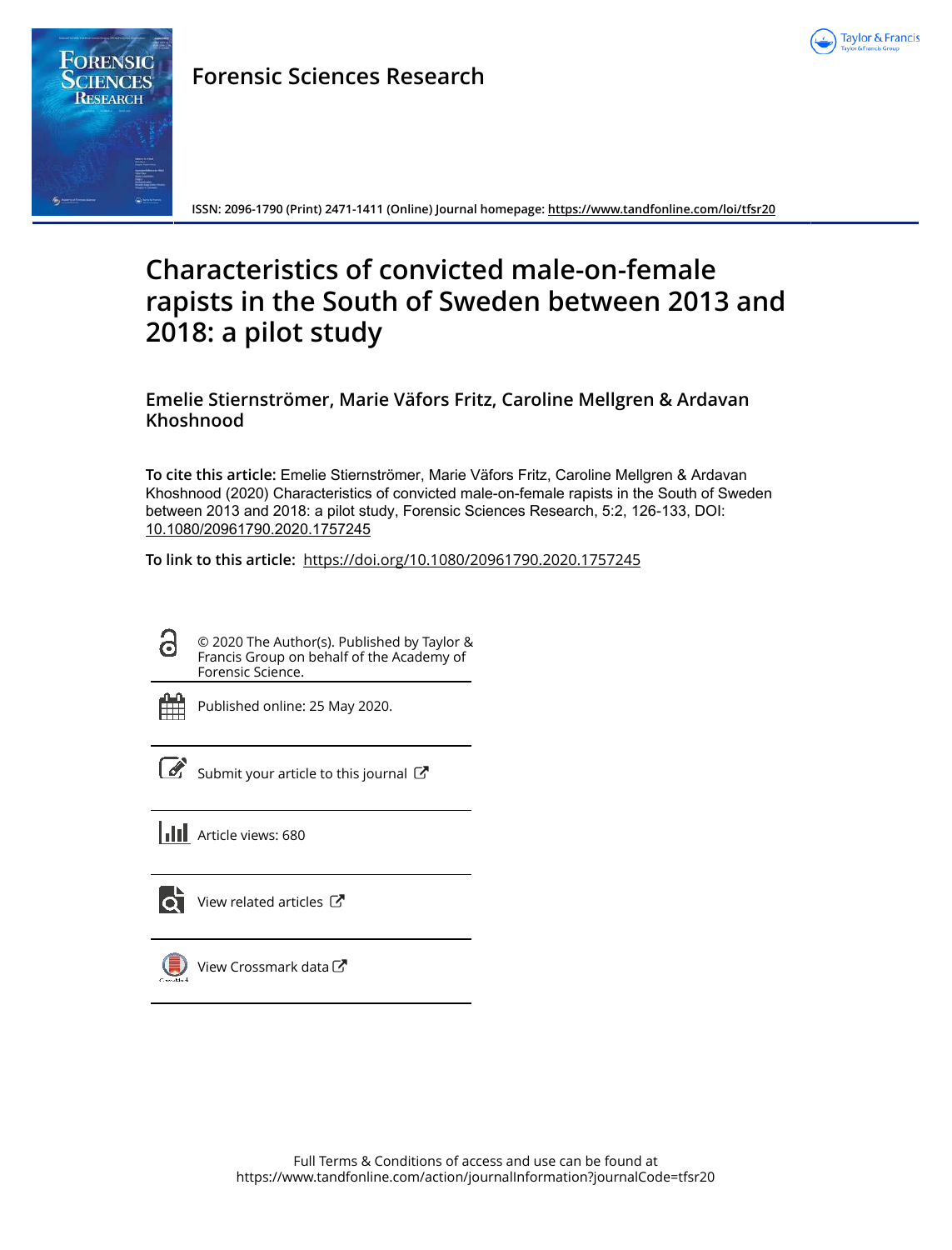#### <span id="page-1-0"></span>ORIGINAL ARTICLE

Taylor & Francis

**a** OPEN ACCESS **A** Check for updates

## Characteristics of convicted male-on-female rapists in the South of Sweden between 2013 and 2018: a pilot study

Emelie Stiernströmer<sup>a</sup>, Marie Väfors Fritz<sup>a</sup>, Caroline Mellgren<sup>a</sup> and Ardavan Khoshnood D<sup>[b](http://orcid.org/0000-0002-3142-4119),c</sup>

<sup>a</sup>Department of Criminology, Malmö University, Malmö, Sweden; <sup>b</sup>Department of Clinical Sciences, Faculty of Medicine, Lund University, Lund, Sweden; <sup>c'</sup>Department of Emergency and Internal Medicine, Skåne University Hospital Lund, Lund, Sweden

#### **ABSTRACT**

The objective of this study was to evaluate the main characteristics of adult male offenders convicted of rape or aggravated rape against adult females. We reviewed all convictions  $(n = 21)$  based on court documents from the District Court, the Court of Appeal and information from the Swedish Tax Agency in Malmö, Sweden, between 2013 and 2018. The findings indicated that the most common offender characteristics were a single status, mean age of 33 years and foreign background. The rapes primarily occurred within a private setting while the victims (who were often younger and knew the offender) were unconscious. Although assumptions based on these results should be made with caution, our findings provide a clear image of the typical circumstances under which these rapes occurred. This study should be viewed as a first attempt to create a database of characteristics of convicted rapists. As more data are added, more sophisticated analyses can be performed and stronger generalizations may be made. Information of this kind may also be important for further research, classification of rapists in offender profiling, and case linking.

#### ARTICLE HISTORY

Received 17 June 2019 Accepted 15 April 2020

#### **KEYWORDS**

Forensic sciences; crime characteristics; frequency analysis; offender characteristics; rape; victim characteristics

#### Introduction

Recent statistics show that violent crime, including rape, occurs with disturbing frequency in Western societies, and Sweden is no exception [1-[4\]](#page-7-0). However, it is concerning that current understanding of the main characteristics of convicted Swedish rapists, their crimes and their victims is poor. In UK, USA and Canada, this type of scientific knowledge has been used to guide clinical practice; for example, in risk assessments and therapeutic interventions [\[5](#page-7-0)]. Such information may also be used for research purposes. In addition, when a large body of data have been compiled, it may also be used in criminal investigations by the police. Despite public concern and increased awareness about rape, the topic of rape and its characteristics in modern-day Sweden has attracted limited scientific interest, and little research on Swedish rapes has been conducted. Although some recent studies that used Swedish samples have made important contributions to the literature [[6](#page-7-0)–9], the current understanding of rape is primarily derived from studies and literature from English-speaking countries. To understand whether this knowledge about rape characteristics is generalizable to countries with different socio-cultural contexts, more rape research must be conducted in Sweden. The objective of this study was to

characterize the distribution of the main features of all adult male-on-female convictions that occurred in the city of Malmö, in the south of Sweden, between 2013 and 2018.

#### Definition of rape and rape statistics in Sweden

Rape, defined and discussed in Chapter 6 of the Brottsbalken (Swedish Penal Code) [\[10\]](#page-7-0), states that a rapist can be a man or a woman and rape can be committed against a man, woman or child. Furthermore, the current definition of rape in Sweden does not require that the rape involves penile-vaginal penetration (as it can be defined as penetration by objects or fingers). According to the law, a case is deemed to be rape if it is judged by a court to be of a similar insulting nature to penile penetration, and the overall circumstances are comparable with intercourse.

Statistics from the Brottsförebyggande rådet, acronymed BRÅ (Swedish National Council for Crime Prevention) show that the number of reported rapes in Sweden increased by 34% between 2008 and 2016. In addition, there was a 10% increase in reported rapes from 2016 to 2017 [\[4,](#page-7-0) [11\]](#page-7-0). In 2018, a total of 22 500 sex offences were reported, representing a 2% increase from 2017, and the number of rapes reported to police increased by 8% (to 7 960)

CONTACT Ardavan Khoshnood ardavan.khoshnood@med.lu.se

2020 The Author(s). Published by Taylor & Francis Group on behalf of the Academy of Forensic Science.

This is an Open Access article distributed under the terms of the Creative Commons Attribution License ([http://creativecommons.org/licenses/by/4.0/\)](http://creativecommons.org/licenses/by/4.0/), which permits unrestricted use, distribution, and reproduction in any medium, provided the original work is properly cited.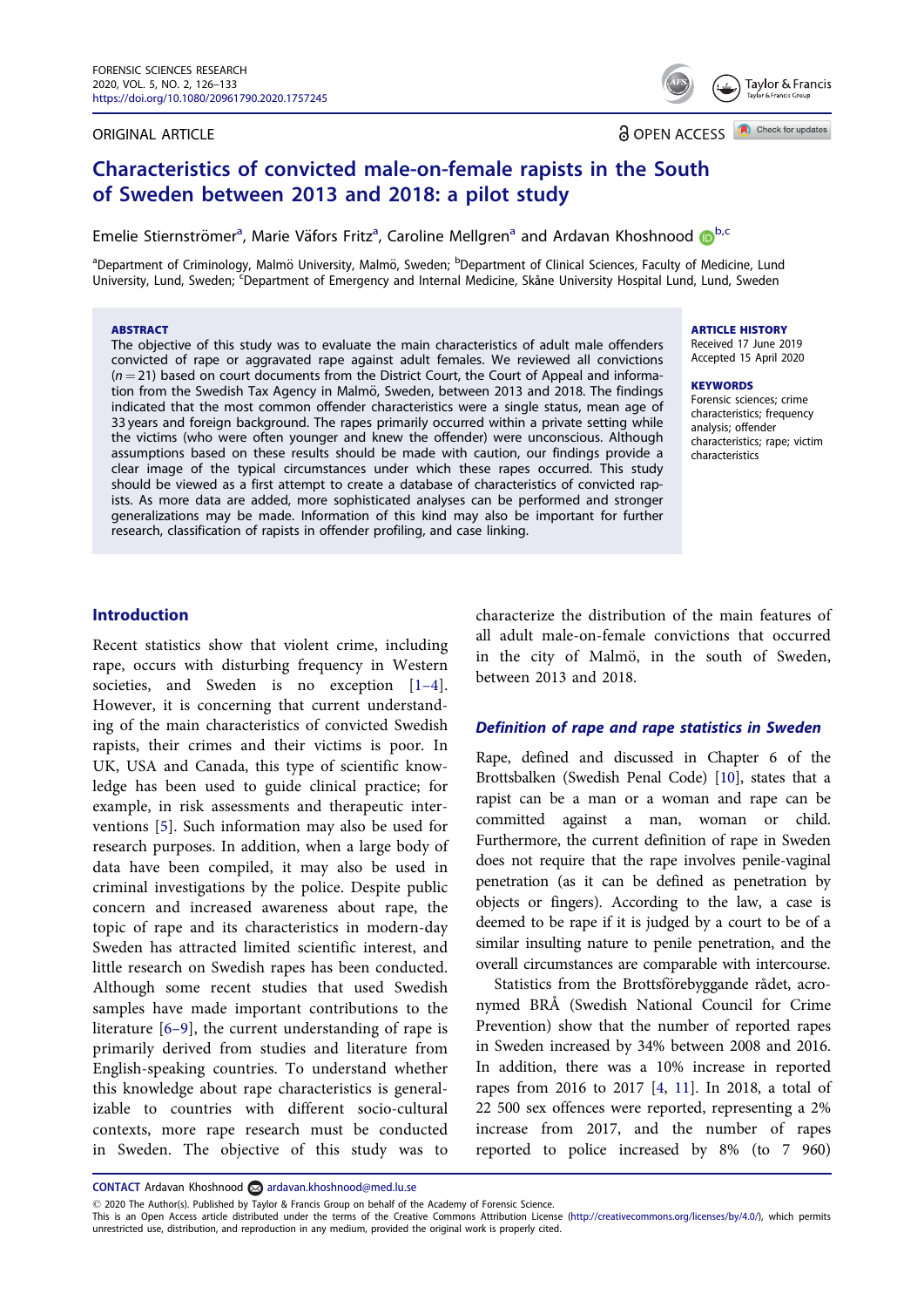<span id="page-2-0"></span>between 2017 and 2018. Overall, the number of reported rape offences has increased over the last decade (2009–2018). In 2018, 7 920 rape offences were processed in Sweden, which was similar to the previous year. Of these, an investigation was commenced for 95% of cases, and 5% were dismissed with no investigation. The conviction rate in 2018 was 17%, compared with 31% in 2009 [[12](#page-7-0)]; therefore, there is an emerging trend of increasing reported rapes and decreasing rape convictions. What causes the escalation in rape reports remains unknown, as it cannot be determined whether rapes occurred more frequently or if they were reported more often. However, this trend should be seen as alarming and a sign that empirical knowledge of rapes in Sweden must be improved. One way this could be achieved is studying rapes that had been committed in which the criminal proceedings led to a successful rape conviction. This is because convictions provide the most information, and allow both police reports and court documents to be inspected. Although this approach prevents the outcome being generalized to all rapes (e.g. unreported rapes or those without criminal proceedings) and includes the risk that the convictions are tainted by rape myth and bias in court case progression decisions [[13\]](#page-7-0), it offers a clear image of the circumstances under which rape occurs.

Most of the information about rape in Sweden is provided by BRÅ, a knowledge centre for the Swedish criminal justice system. Regrettably, this information does not sufficiently increase empirical knowledge about rape, as its reports on sex crimes are primarily based on police reports or phone surveys. Second, rape convictions are given little attention in its reports. Third, many informative variables that would improve the knowledge of rape are not included in BRÅ reports (e.g. characteristics of the offender are not prioritised). Fourth, when rape characteristics are compared across Sweden's three large cities (Stockholm, Gothenburg and Malmö), there is no differentiation between adult rape and rape against a child [[14\]](#page-7-0). However, the occasional comparisons of crime statistics have shown that Malmö has a higher number of reported violent crimes in general [[14](#page-7-0), [15](#page-7-0)]. Importantly, Malmö has the second-highest number of reported sexual crimes (after Stockholm) based on crime rates per 100 000 citizens. This may partly be attributable to Malmö's geographical location, population movement patterns or the socioeconomic situation in this particular city. The average number of annual rapes committed by an adult male on an adult female (older than 18 years) reported to the Malmö police was 96.6 (total of 483 reported crimes) between January 2014 and March 2018. The average number of annual criminal rape charges,

including attempted rape, in Malmö, brought forward to the city's District Court by the prosecutor was 11.67 (total of 70 cases between January 2013 and March 2018). Between 2013 and 2018, the Hovrätten över Skåne och Blekinge (the Scania and Blekinge Court of Appeal, in Swedish) convicted 21 adult males for rape/aggravated rape of adult women in Malmö. What constitutes the primary rape characteristics of these recent convictions is currently unknown and was, therefore, the focus of this study. English-speaking countries have come considerably further in an attempt to study different features of rape.

#### Characteristics of offenders, crimes and victims

A review of the rape literature indicated that frequently studied components of offenders' sociodemographic variables included their educational background, employment, ethnicity, age at the time of the offence and civil status [[5](#page-7-0), [16,](#page-7-0) [17](#page-7-0)]. This research suggested that rapists tend to be characterized by poor education, and employment in unskilled professions [[18,](#page-7-0) [19\]](#page-7-0). However, little is known about ethnicity, which is a more controversial factor when characterizing rapists [\[20\]](#page-7-0). Wright and West [\[21\]](#page-7-0) concluded that rapes conducted in England were predominantly intra-racial, with an over-representation of ethnic minorities as both victims and offenders. However, Biljeveld and Hendricks [\[22](#page-7-0)] did not support those results. Because of the limited research on the ethnicity of rapists, it is not yet possible to conclude whether variations in ethnicity are a function of the country from which the data were collected, the sampling techniques used or definitions of ethnicity. An important factor to consider is the national context of the society in which the data were collected (e.g. history of migration, ethnicity and multiculturalism). Regarding offender age, although offenders tend to be older than their victims, rape, like most crimes, is often committed by young males [\[18](#page-7-0), [23](#page-7-0), [24](#page-8-0)]. Various features of rape are dynamic but also influence one another. Previous studies have analysed offenders' overt crime scene behaviour to provide empirical research regarding offender heterogeneity [\[25\]](#page-8-0). The underlying structure of sex crimes (i.e. their different behavioural themes) based on such research has been used to differentiate offences and offenders [\[6,](#page-7-0) [26](#page-8-0)]. Rape can also be the result of an interaction between the offender and the victim within a situational context. It is, therefore, useful to study other crime scene details, such as the victim's behaviour, and if the offender or victim had been drinking alcohol before the assault [\[19,](#page-7-0) [27](#page-8-0)–29]. Studies on rape characteristics have considered the manner of penetration, offender–victim relationship [\[30\]](#page-8-0), when and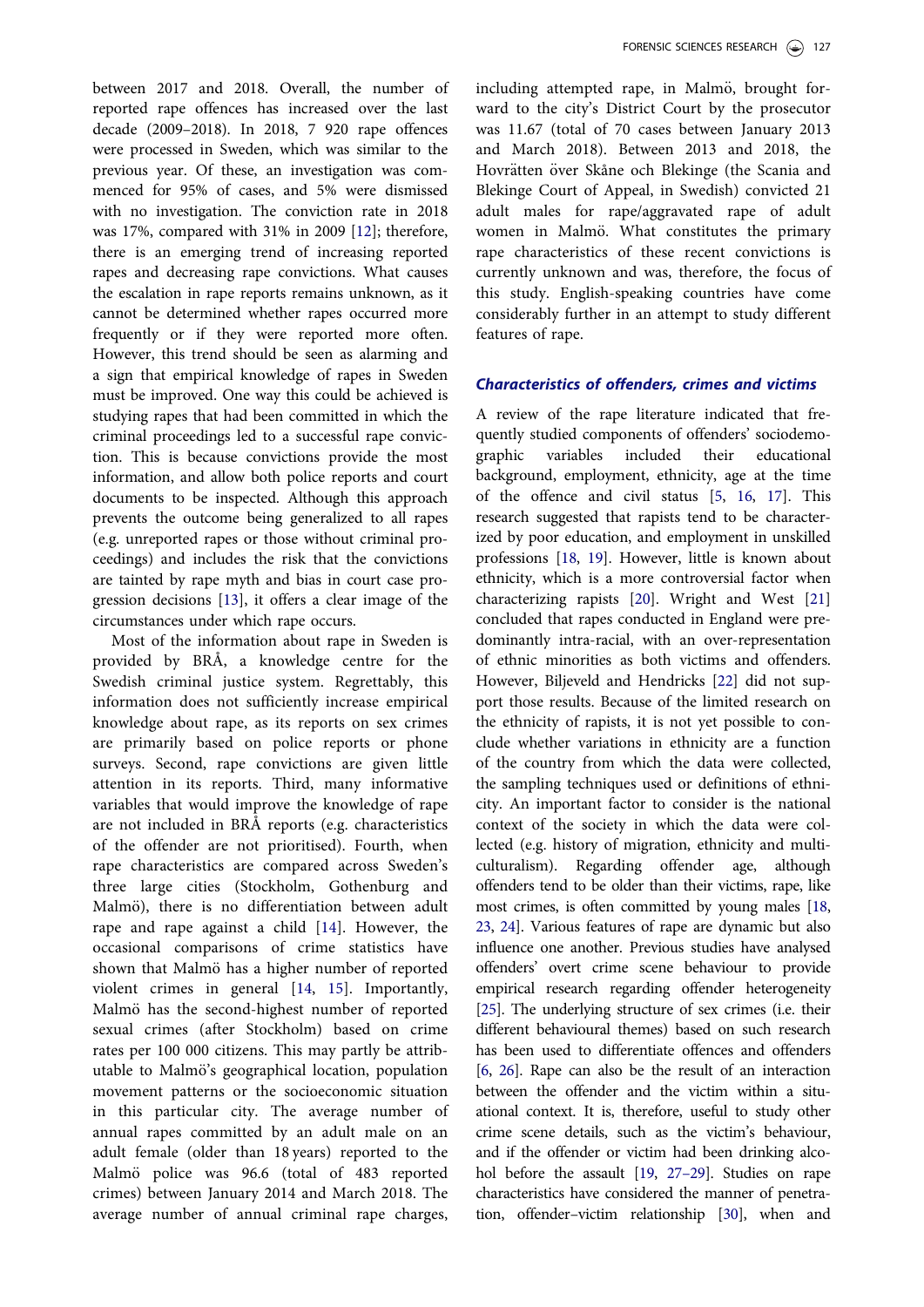<span id="page-3-0"></span>where the rape occurred [[31](#page-8-0)] and victim resistance [\[32\]](#page-8-0). Age and civil status are also well-established correlates of criminal victimization, including rape [\[33\]](#page-8-0), which is a crime primarily perpetrated against younger women [\[6,](#page-7-0) [19](#page-7-0)].

#### The present study

As evident from reviewing the rape literature, much can be learned about rape from examining the characteristics of the offenders, crimes and victims in rape cases. This can be achieved in different ways. For example, using different sources of information (e.g. court documents, police reports and interviews) as well as considering different variables. The focus of the present study was to portray the main characteristics (frequency and percentage) of all convicted adult male-on-female rapes that occurred between 2013 and 2018 in Malmö.

#### **Methods**

### **Material**

All cases in which male offenders were convicted of rape against adult females between 2013 and 2018 in Malmö were included in this study. The restriction to adult male-on-female rapes was partly because few convicted female rapists were to be expected as females are more often victimized [[12\]](#page-7-0). Another reason was the limited existing knowledge of female sex offenders, and the significant differences between male and female sexual offenders [[34\]](#page-8-0). Of the reviewed cases, one offender and one victim were aged below 18 years at the time of the crime. However, as the offender was above 18 years and the victim was 17.9 years when the conviction was entered, both cases were included in the sample.

An opt-out model of informed consent was used, where data were collected and used automatically unless the offender actively dissented following information concerning the study posted on the university website. No one withdrew from this study. A total of 24 rape cases in which the conviction included rape or aggravated rape were collected from the Malmö Tingsrätt (the District Court in Malmö, in Swedish) (i.e. the total number of cases in which an adult male was convicted of rape between 2013 and 2018). Twenty-one of these cases had appealed to the Scania and Blekinge Court of Appeal. The conviction was fully overturned in two cases and the appeal was ongoing in one case. These three cases were therefore excluded from the analyses, leaving a total of 21 convictions. None of the final convictions included multiple offenders or multiple victims; however, in two cases, the convicted offender had an accomplice during the crime but the accomplice was not convicted

of rape. The offenders were convicted of rape in 18 of the 21 cases. The three remaining offenders were convicted of aggravated rape.

The use of court documents is a common and validated method in criminological research [\[35](#page-8-0)]. In the present study, all available court file documents from the District Court of Malmö and the Scania and Blekinge Court of Appeal were reviewed (i.e. verdict, police investigation and forensic investigation). Because of inconsistencies in how offenders' ethnicity was reported in the court documents, this information was obtained from the Swedish Tax Agency. The study was approved by the local regional ethics review board (Dnr 2018/160).

#### Variables

The characteristics concerned convicted offenders, the crimes and the victims. These were coded numerically according to the number of categories for each variable; for example, age was divided into four categories and coded as "1" for offenders aged 18–19 years, "2" for offenders aged 20–30 years, and so on.

The characteristics of the offenders included four variables: conviction age (18–19 years, 20–29 years, 30-39 years,  $\geq$ 40 years), ethnicity (foreign, Swedish, no record), civil status (single, with a partner), and employment (employed, unemployed, no record). The date of birth and sentence date were used to calculate the conviction age of the offender (as well as the victim). In accordance with the BRÅ definition, an offender's ethnicity was classified as "foreign" if they had at least one parent from a foreign country or was born abroad [[36\]](#page-8-0). In other cases, ethnicity was defined as Swedish. Civil status contained two categories: "single" (which included widowed and divorced offenders at the time of the crime) and "in relationship", which included couples and married offenders (the same definition was used for the victim's civil status). Concerning employment, the "unemployed" category included offenders that were not employed in the traditional sense (e.g. an internship or had daily activities) or when records indicated that they had recently lost a job without further specification.

The crime characteristics contained nine variables. These were target penetration (vaginal, anal, oral, mix, other), offender–victim relationship (stranger, acquaintance, ex-partner, partner), verbal threats towards the victim (no threats, death threats, other threats), crime scene (public outside, offender's home, victim's home, other), victim's state of consciousness (conscious, unconscious), victim's resistance during the rape (no resistance, resistance, no record), the month of rape (December–February,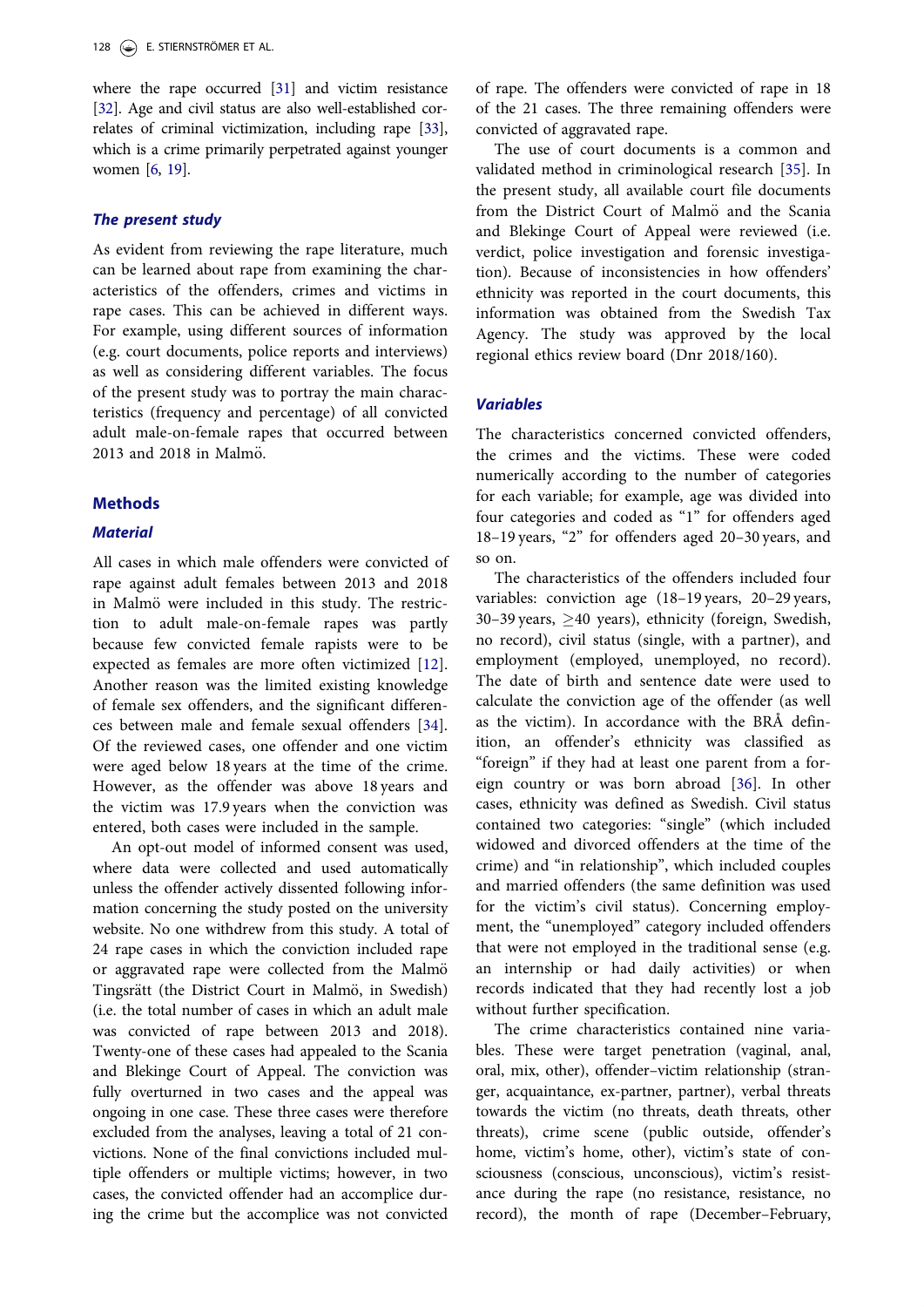<span id="page-4-0"></span>Target penetration was defined as completed penetration and the categories used were decided based on the type or combinations of penetrations as stated in the studied documents. Penetration using objects or fingers (without penile-vaginal or anal penetration) was classified as "other", whereas "mix" indicated that the offender penetrated the victim with his genitals in one of two ways (i.e. vaginal/anal or vaginal/oral). The offender–victim relationship was defined as a "stranger" if the rapist did not know the victim or had known the victim only for a brief period of time (e.g. met at a bar a few hours before the assault). "Acquaintance" was defined as when the victim and the offender had personal knowledge of each other (a person they knew slightly, but who was not a close friend or partner). The location of the crime (i.e. crime scene) was defined as "public outside" in cases where the rape occurred in the outdoors on "public property" such as outside a bar or an area with greenery. Crime scenes that were not in the private realm of the offender or the victim, nor a property dedicated to public use (e.g. taxi, hotel room, or hospital bed) were defined as "other".

The victim characteristics had three variables: age  $(18-19 \text{ years}, 20-29 \text{ years}, 30-39 \text{ years}, \geq 40 \text{ years})$ , alcohol use during the crime (yes, no, no record) and civil status (single, in relationship).

#### Procedure

Following contact with the District Court, a list of convicted rapists was created and relevant court documents compiled dating back 5 years. This time period was chosen based on the cycle of operation of the country's District Courts, meaning that all material held by the courts can be destroyed after 5 years, including pre-trial material. In addition, the District Court computer system registry can only search back for 5 years, and cases are no longer searchable through the registry beyond this period [\[37\]](#page-8-0). Each case was reviewed and checked against the Court of Appeal records to see if the decision by the District Court was appealed by the defendant or the prosecutor. After coordination of data from the District Court, the Court of Appeal and the Swedish Tax Agency, 21 cases were identified where at least one offender was convicted of rape or aggravated rape.

#### Data treatment and statistical analysis

Once the data were gathered, a systematic approach using document analysis was conducted [[38\]](#page-8-0). This

included principles of de-contextualization [\[39](#page-8-0)] in which relevant parts of the documents were removed from the original context and studied in combination with text related to the same phenomena. This allowed us to study patterns (including individual patterns) as a phenomenon using a matrix of similar characteristics [[38](#page-8-0)–41]. The text content was then coded numerically and exported to SPSS version 24 (IBM Corp., Armonk, NY, USA). Consistent with previous studies, variables with over 50% of missing values were excluded from the analysis [\[31](#page-8-0), [42](#page-8-0)]. In the present study, two variables exceeded this limit: the offender's education level and whether excessive force was used towards the victim. Frequency analyses were conducted to determine the distribution of characteristics.

#### **Results**

Tables 1–[3](#page-5-0) presents the frequency distributions and percentages of the characteristics of the offenders, victims and crimes respectively based on the 21 rape

Table 1. Frequency distribution of the main characteristics of the offender of convicted male-on-female rapists in Malmö, Sweden, 2013–2018 ( $n = 21$ ).

| Characteristics | Frequency (n, %) |  |  |
|-----------------|------------------|--|--|
| Age (years)     |                  |  |  |
| $18 - 19$       | 2(9%)            |  |  |
| $20 - 29$       | 6(29%)           |  |  |
| $30 - 39$       | 8 (38%)          |  |  |
| >40             | 5 (24%)          |  |  |
| Ethnicity       |                  |  |  |
| Foreign         | 15 (71%)         |  |  |
| Swedish         | 5(24%)           |  |  |
| No record       | 1(5%)            |  |  |
| Civil status    |                  |  |  |
| Single          | 17 (81%)         |  |  |
| With partner    | 4 (19%)          |  |  |
| Employment      |                  |  |  |
| Employed        | 5 (24%)          |  |  |
| Unemployed      | 2(9%)            |  |  |
| Other           | 8 (38%)          |  |  |
| No record       | 6 (29%)          |  |  |

Note: offender age calculated based on date of birth and date of sentence.

Table 2. Frequency distribution of the main characteristics of the victims of convicted male-on-female rapists in Malmö, Sweden, 2013–2018 ( $n = 21$ ).

| Characteristics | Frequency $(n, %)$ |  |  |
|-----------------|--------------------|--|--|
| Age (years)     |                    |  |  |
| $18 - 19$       | 5(24%)             |  |  |
| $20 - 29$       | 9(42%)             |  |  |
| $30 - 39$       | 1(5%)              |  |  |
| >40             | 5(24%)             |  |  |
| No record       | 1(5%)              |  |  |
| Alcohol         |                    |  |  |
| Yes             | 11 (53%)           |  |  |
| No              | 3(14%)             |  |  |
| No record       | 7(33%)             |  |  |
| Civil status    |                    |  |  |
| Single          | 8 (38%)            |  |  |
| With partner    | 13 (62%)           |  |  |

Note: victim age calculated based on date of birth and date of sentence.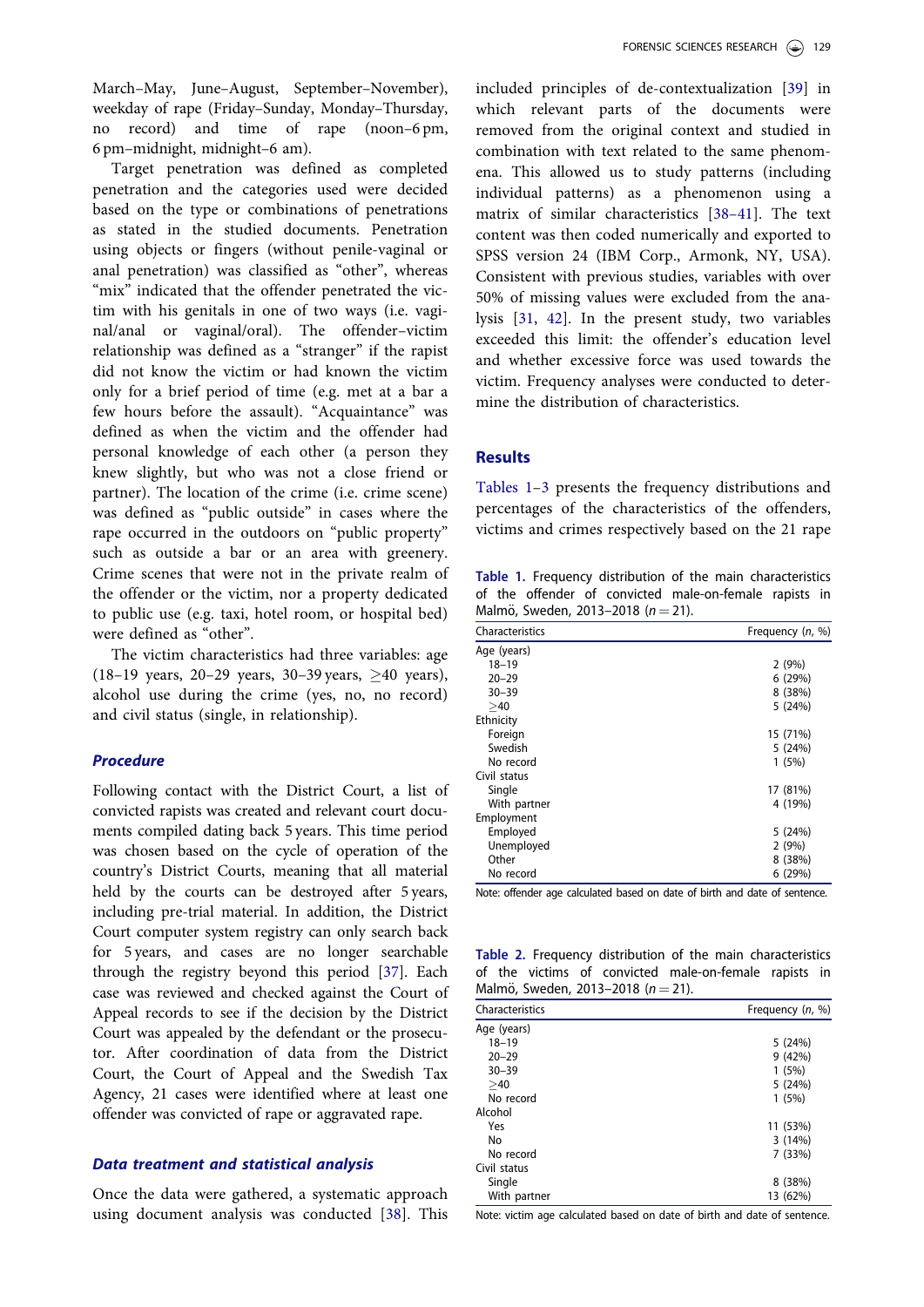<span id="page-5-0"></span>Table 3. Frequency distribution of the main characteristics of the crimes of convicted male-on-female rapists in Malmö, Sweden, 2013–2018 ( $n = 21$ ).

| Characteristics              | Frequency<br>$(n, %)^a$ | Characteristics               | Frequency<br>$(n, %)^a$ |
|------------------------------|-------------------------|-------------------------------|-------------------------|
| Target penetration           |                         | Victim state of consciousness |                         |
| Vaginal                      | 10 (48%)                | Conscious                     | 6(29%)                  |
| Anal                         | 1(5%)                   | Unconscious                   | 15 (71%)                |
| Oral                         | 2(9%)                   | Victim resistance             |                         |
| Mix                          | 6(29%)                  | No resistance                 | 7 (33%)                 |
| Other                        | 2(9%)                   | Resistance                    | 10 (48%)                |
| Offender-victim relationship |                         | No record                     | 4 (19%)                 |
| Stranger                     | 8 (38%)                 | Month of rape                 |                         |
| Acquaintance                 | 7 (33%)                 | Dec-Feb                       | 7 (33%)                 |
| Ex-partners                  | 5(24%)                  | March-May                     | 5(24%)                  |
| Partners                     | 1(5%)                   | June-Aug                      | 4 (19%)                 |
| Verbal threats               |                         | Sep-Nov                       | 5(24%)                  |
| No threats                   | 13 (62%)                | Weekday of rape               |                         |
| Death threats                | 6(29%)                  | Friday-Sun                    | 13 (62%)                |
| Other threats                | 2(9%)                   | Mon-Thurs                     | 7 (33%)                 |
| Crime scene                  |                         | No record                     | 1(5%)                   |
| Public outside               | 2(9%)                   | Time of rape                  |                         |
| Private (offender)           | 7 (33%)                 | Noon-6 pm                     | 3(14%)                  |
| Private (victim)             | 5(24%)                  | 6 pm-midnight                 | 6(29%)                  |
| Other                        | 7 (33%)                 | Midnight-6 am                 | 12 (57%)                |

<sup>a</sup>The percentages may not total 100 due to rounding.

convictions in Malmö between  $2013$  and  $2018$ . The average age of offenders at the time of sentencing was 32.9 years (standard deviation  $(SD) = 9.5$  years, range 18–55 years). The average age of the victims at the time of sentencing was  $28.5$  years (SD = 12.5 years, range 18–59 years). The average age difference between offenders and victims at the time of sentencing was 4.3 years ( $SD = 11.7$  years).

#### **Discussion**

The aim of this study was to illustrate the distributions of main characteristics concerning all convicted rapists, their victims and their crimes that occurred in Malmö between 2013 and 2018. We found that our offenders had a mean age of 28.5 years when the crime was committed, and most were foreigners and single. The main target penetration was vaginal. The over one-third of victims did not know their offenders and had used alcohol before the rape. When compared with other rape studies, we found that some of the main offender and crime characteristics in our sample supported previous findings. The mean age of our sample was similar to a study by Corovic et al. [[6\]](#page-7-0) that reported a mean age of 32.1 years. In addition, the penetration style (predominately vaginal intercourse) was similar to that reported in other studies [[6,](#page-7-0) [19\]](#page-7-0). Other offender characteristics (civil status and employment rate) differed as the present sample of offenders were predominately single (81%) and had a low employment rate (24%) compared with that in the study by Corovic et al. [[6\]](#page-7-0) who showed a far lower rate of single offenders (33%) and a higher

rate of employment rate (45.5%). Concerning employment rate, Miller [\[19](#page-7-0)] indicated that unstable employment history and low educational level were considered general risk factors related to characteristics of rapists [[19\]](#page-7-0). Another risk factor noted by Miller was non-European ethnicity, which was consistent with the present study as a majority of offenders had a foreign ethnicity.

Speculations for our findings may involve sampling rapists from differing geographical areas with different socioeconomic situations, varying definitions, the inclusion of only certain rapes (e.g. stranger rapes) or mixed rape types (single vs. serial rapes) or due to social and legal changes over time. For example, although stranger rapes constituted a minority of the cases in the present study, the rate was still relatively high (38%). It is possible that greater support from the victim for prosecution in these cases had an impact on the conviction rate [\[13](#page-7-0)]. In addition, the findings shown in the present study, such as victim relationship and crime location, differed from those recently presented by BRÅ [\[11](#page-7-0)]. However, it is important to note that BRÅ focuses on percentages of the total number of reported sex crimes (from the entire country) and not rape convictions per se. Bias in cases that proceeded to court (or those that did not) could also explain the differences between the BRÅ data and our findings.

Our data also showed that more than half of the victims stated that they were not threatened by the offender, which may be partly explained by the majority of victims being unconscious when the offender initiated the rape; therefore, no threats were needed. Regarding the time of the rape, our results were consistent with Scandinavian studies  $[43]$  $[43]$ , as the rapes in Malmö primarily occurred between December and February, Friday and Sunday, and between midnight and morning. This is consistent with the routine activity theory [\[44](#page-8-0)], which emphasizes the environmental opportunity for a motivated offender to cross paths with a suitable target in the absence of an effective guardian or guardianship. The high rate of rape incidence on Fridays to Sundays (midnight to morning) could be partly explained by these days marking a departure from weekly routines.

Concerning the rape victims, our results showed that these women were primarily aged 20–30 years (with a mean age of 28.5 years). Therefore, they were slightly older than the victims reported in other studies using Swedish samples [[6\]](#page-7-0). Moreover, as might be expected for women in this age group, they were more often in a relationship or married. Approximately half of all the victims further stated that they had consumed alcohol around the time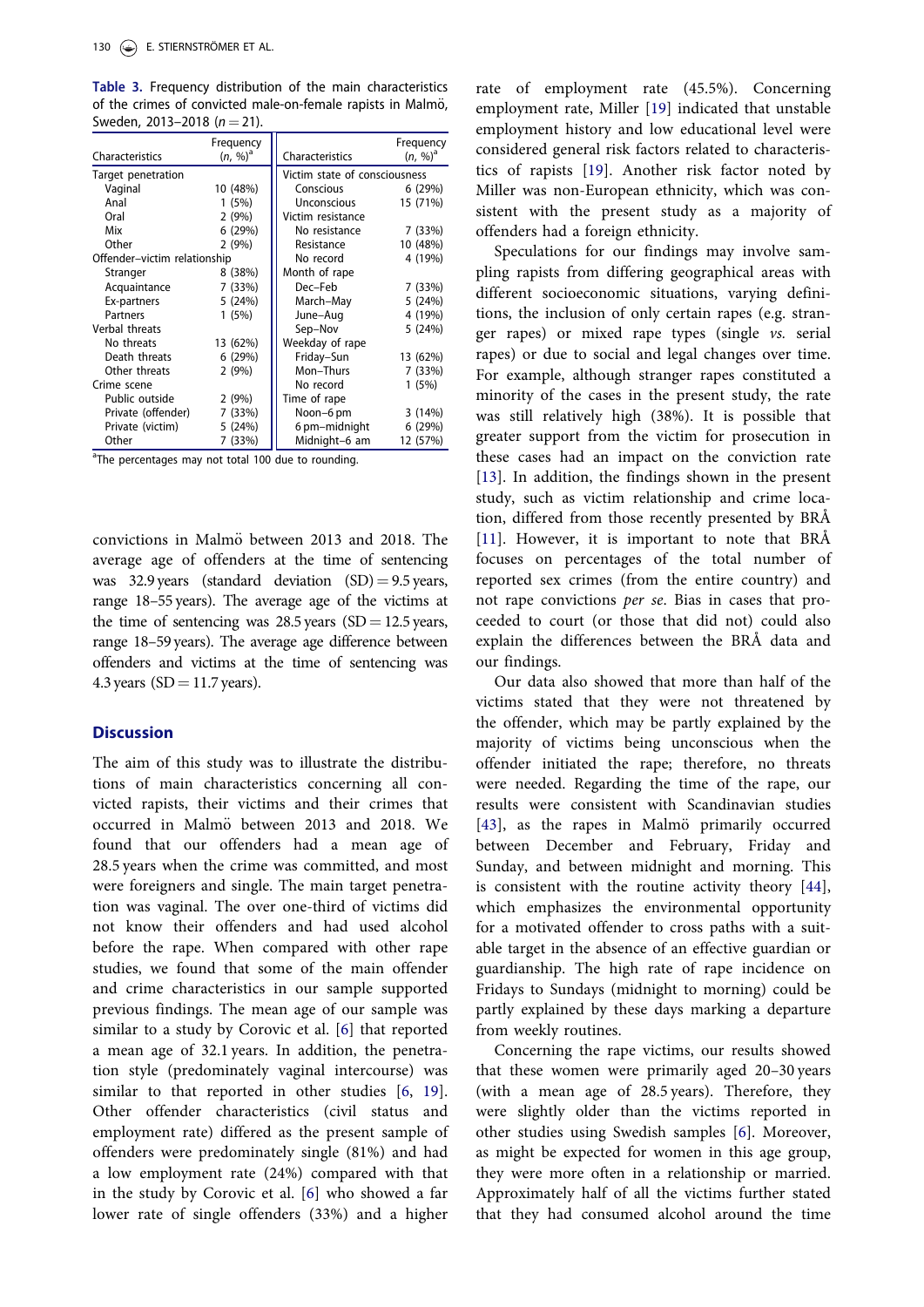<span id="page-6-0"></span>the crime was committed. The implication of alcohol in many rapes may be explained by the association between alcohol and socializing [\[19,](#page-7-0) [45\]](#page-8-0). In the present study, the alcohol consumption may in part explain the high percentage of victims (on their own account) who reported that they were not conscious when the crime was initiated, and may also explain the time when most rapes were committed (i.e. midnight to 6 am).

#### Limitations

There are important limitations that should be considered when interpreting these findings. First, this study only included convicted rapists. However, focusing on convicted rapists is reasonable when studying the offender, crime and victim characteristics, as much of this information may be unknown in cases that were reported to the police but did not lead to a conviction. However, a risk remains that cases leading to a conviction differed in offender and crime characteristics from cases that did not. For example, there may be selection effects concerning the rapists identified in this study; among the 21 rapists studied (among all the offenders in the 483 rapes reported to the Malmö Police between 2014 and 2018), there may be an overrepresentation of young, inexperienced offenders who were not forensically aware (as compared with the group that were not convicted and therefore not identified in the present study). The effects of rape myths and bias towards the complainant in case progression decisions on the final sample used in the study may also be important factors to consider.

There were also limitations regarding the variables. Because age was only measured at conviction, the exact age at the time of the crime per se remains uncertain. However, the majority of rapes occurred within 1 year before the conviction date. Other variables were broadly defined, which may be considered unsatisfactory for various reasons. For example, an offender was classified as a foreigner if he was born outside of Sweden. Our definition of ethnicity, therefore, explains little about the origins of the majority of offenders. Nonetheless, this was the definition granted to us by the ethics committee, and has previously been used by other government agencies [\[36\]](#page-8-0). In addition, the ethnicity of the victims was not included. Therefore, our results cannot add any information on whether the majority of rapes in Malmö were racially motivated [[21](#page-7-0)]. Moreover, offenders' alcohol consumption was not included as a variable, as they were questioned or examined at a later date and available data did not reflect possible alcohol intake around the time of the rape.

The missing data and the small sample size should also be considered limitations, as they could affect assumptions based on these results. The small sample size may be particularly challenging given the heterogeneity that exists between rapists. However, the small sample size is common in criminal research for practical reasons, especially when focusing on rapes that occurred in a limited geographical location and within a limited time frame, as in the present study.

#### Conclusions and future directions

Notwithstanding these limitations, this study makes a novel contribution to the rape literature and rape research in Sweden by being the first to examine and categorize the main characteristics of recently convicted rapes that occurred in the south of Sweden. The fact that there is currently no recent Swedish rape study that can be used as a comparison highlights the need for more studies to be conducted in this area.

It should be emphasized that this study should be considered preliminary at best, and preferably viewed as a first attempt to construct a rape database in which new information on characteristics should be added every 5 years. In time as a larger sample size becomes available, more sophisticated and informative analyses can be conducted, and stronger generalizations may be made. This may allow us to track changes in rape patterns over time, reflecting the characteristics that remain stable and those that change. This information could be used for research purposes and may also help identify different clusters of offenders that can be used in offender profiling [[46\]](#page-8-0) and case linking [\[47](#page-8-0)].

Future studies should attempt to replicate this study to determine whether the findings are comparable to other Swedish cities or between Scandinavian cities. In addition, because of the over-representation of offenders with foreign ethnicity in our sample, further studies could use other definitions that describe offenders' origins in a more detailed manner. They should also attempt to understand the possible significance of potentially differing sociocultural factors (e.g. views and values related to gender and sexuality). Specifically, it may be worth looking at the ethnicity variable in relation to what BRÅ in its 2005 report referred to as "factors that may contribute to immigrants committing crimes more often than others" (p. 76).

Overall, attempting to reconstruct the patterns of rapes in Malmö, the following can be inferred from our findings. The typical convicted male rapist is aged 30–40 years, of foreign descent, single and has problems with employment. He somehow knows his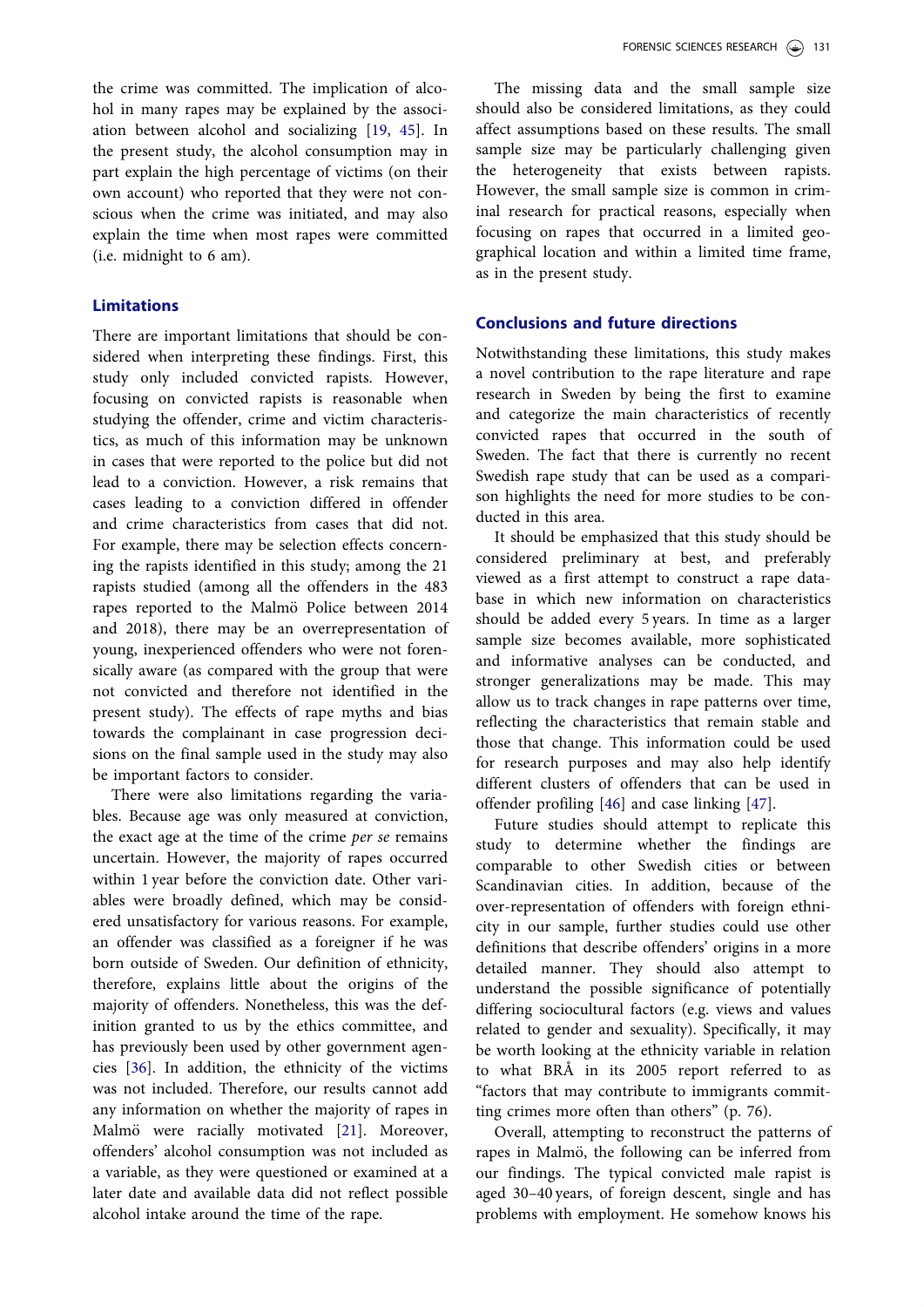<span id="page-7-0"></span>victim, who is aged 20–30 years old and in a relationship. He rapes her vaginally while she is under the influence of alcohol and unable to defend herself. The rape takes place in a private realm in the early morning hours, during the weekend and in winter months. These findings provide a clear picture of the typical circumstances of the typical convicted rapes that occurred in the south of Sweden within the past 5 years.

#### Authors' contributions

Study concept and design were outlined by Emelie Stiernströmer and Ardavan Khoshnood. Data were gathered and analyzed by Emelie Stiernströmer. Manuscripts were drafted by Emelie Stiernströmer and Ardavan Khoshnood. Critical revision of the manuscript for important intellectual content was conducted by Marie Väfors Fritz and Caroline Mellgren.

#### Compliance of ethical standards

The Regional Ethical Review Board in Lund (Dnr 2018/160) approved the trial.

#### Disclosure of statement

The authors declare no conflicts of interest.

#### **ORCID**

Ardavan Khoshnood http://orcid.org/0000-0002- 3142-4119

#### References

- [\[1\] B](#page-1-0)JS (US). Criminal Victimization, 2016: Revised. Washington, DC: Bureau of Justice Statistics; 2017 [cited 2018 May 1]. Available from: [https://www.bjs.](https://www.bjs.gov/content/pub/pdf/cv16.pdf) [gov/content/pub/pdf/cv16.pdf](https://www.bjs.gov/content/pub/pdf/cv16.pdf)
- [2] Flatley J. Statistical bulletin: crime in England and Whales: year ending September 2017. London (UK): Office for National Statistics; 2018 [cited 2018 May 1]. Available from: [https://www.ons.gov.uk/peoplepo](https://www.ons.gov.uk/peoplepopulationandcommunity/crimeandjustice/bulletins/crimeinenglandandwales/yearendingseptember2017)[pulationandcommunity/crimeandjustice/bulletins/](https://www.ons.gov.uk/peoplepopulationandcommunity/crimeandjustice/bulletins/crimeinenglandandwales/yearendingseptember2017) [crimeinenglandandwales/yearendingseptember2017](https://www.ons.gov.uk/peoplepopulationandcommunity/crimeandjustice/bulletins/crimeinenglandandwales/yearendingseptember2017)
- [3] Khoshnood A. The increase of firearm-related violence in Sweden. Forensic Sci Res. 2017;2:158–160.
- [\[4\] B](#page-1-0)RÅ. Kriminalstatistik 2017. Anmälda Brott: Slutlig Statistik Stockholm: Brottsförebyggande rådet; 2017 [cited 2018 May 1]. Available from: [https://www.bra.se/download/18.10aae67f160e3eba62](https://www.bra.se/download/18.10aae67f160e3eba62938177/1522141587204/Sammanfattning_anmalda_2017.pdf) [938177/1522141587204/Sammanfattning\\_anmalda\\_2](https://www.bra.se/download/18.10aae67f160e3eba62938177/1522141587204/Sammanfattning_anmalda_2017.pdf) [017.pdf.](https://www.bra.se/download/18.10aae67f160e3eba62938177/1522141587204/Sammanfattning_anmalda_2017.pdf) Swedish.
- [\[5\] B](#page-1-0)eauregard E. Rape and sexual assault in investigative psychology: the contribution of sex offenders' research to offender profiling. J Investig Psych Offender Profil. 2010;7:1–13.
- [\[6\] C](#page-1-0)orovic J, Christianson SÅ, Bergman LR. From crime scene actions in stranger rape to prediction of rapist type: single-victim or serial rapist? Behav Sci Law. 2012;30:764–781.
- [7] Långström N. Accuracy of actuarial procedures for assessment of sexual offender recidivism risk may vary across ethnicity. Sex Abuse. 2004;16:107–120.
- [8] Långström N, Babchishin KM, Fazel S, et al. Sexual offending runs in families: a 37-year nationwide study. Int J Epidemiol. 2015;44:713–720.
- [9] Möller AS, Bäckström T, Söndergaard HP, et al. Patterns of injury and reported violence depending on relationship to assailant in female Swedish sexual assault victims. J Interpers Violence. 2012;27: 3131–3148.
- [\[10\] R](#page-1-0)iksdag S. Brottsbalk (1962:700) Stockholm: Sveriges Riksdag; 2020 [cited 2020 Apr 3]. Available from: [https://www.riksdagen.se/sv/dokument-lagar/dokument/](https://www.riksdagen.se/sv/dokument-lagar/dokument/svensk-forfattningssamling/brottsbalk-1962700_sfs-1962-700) [svensk-forfattningssamling/brottsbalk-1962700\\_sfs-1962-](https://www.riksdagen.se/sv/dokument-lagar/dokument/svensk-forfattningssamling/brottsbalk-1962700_sfs-1962-700) [700](https://www.riksdagen.se/sv/dokument-lagar/dokument/svensk-forfattningssamling/brottsbalk-1962700_sfs-1962-700). Swedish.
- [\[11\] B](#page-1-0)RÅ. Brottsförebyggande rådet Stockholm: Brottsförebyggande rådet; 2017 [cited 2018 May 1]. Available from: [https://www.bra.se/bra-in-english/](https://www.bra.se/bra-in-english/home/crime-and-statistics/crime-statistics.html) [home/crime-and-statistics/crime-statistics.html](https://www.bra.se/bra-in-english/home/crime-and-statistics/crime-statistics.html)
- [\[12\] B](#page-2-0)RÅ. Rape and sexual offences Stockholm: Brottsförebyggande rådet; 2018 [cited 2018 May 1]. Available from: [https://www.bra.se/bra-in-english/](https://www.bra.se/bra-in-english/home/crime-and-statistics/rape-and-sex-offences.html) [home/crime-and-statistics/rape-and-sex-offences.html](https://www.bra.se/bra-in-english/home/crime-and-statistics/rape-and-sex-offences.html)
- [\[13\] W](#page-2-0)aterhouse GF, Reynolds A, Egan V. Myths and legends: the reality of rape offences reported to a UK police force. Eur J Psychol Appl L. 2016;8:  $1 - 10$
- [\[14\] B](#page-2-0)RÅ. Brottslighet och trygghet i Malmö, Stockholm och Göteborg. En kartläggning Stockholm: Brottsförebyggande rådet; 2012 [cited 2018 May 1]. Available from: [https://www.bra.se/publikationer/](https://www.bra.se/publikationer/arkiv/publikationer/2012-05-24-brottslighet-och-trygghet-i-malmo-stockholm-och-goteborg-promemoria.html) [arkiv/publikationer/2012-05-24-brottslighet-och](https://www.bra.se/publikationer/arkiv/publikationer/2012-05-24-brottslighet-och-trygghet-i-malmo-stockholm-och-goteborg-promemoria.html)[trygghet-i-malmo-stockholm-och-goteborg-promemo](https://www.bra.se/publikationer/arkiv/publikationer/2012-05-24-brottslighet-och-trygghet-i-malmo-stockholm-och-goteborg-promemoria.html)[ria.html](https://www.bra.se/publikationer/arkiv/publikationer/2012-05-24-brottslighet-och-trygghet-i-malmo-stockholm-och-goteborg-promemoria.html). Swedish.
- [\[15\] K](#page-2-0)hoshnood A. Firearm-related violence in Sweden: a systematic review. Aggress Viol Behav. 2018;42: 43–51.
- [\[16\] H](#page-2-0)owitt D. Introduction to forensic and criminal psychology. Harlow (UK): Pearson Education; 2009.
- [\[17\] M](#page-2-0)okros A, Alison LJ. Is offender profiling possible? Testing the predicted homology of crime scene actions and background characteristics in a sample of rapists. Leg Criminol Psychol. 2002;7: 25–43.
- [\[18\] G](#page-2-0)annon TA, Collie RM, Ward T, et al. Rape: psychopathology, theory and treatment. Clin Psychol Rev. 2008;28:982–1008.
- [\[19\] M](#page-2-0)iller L. Rape: sex crime, act of violence, or naturalistic adaptation? Aggress Viol Behav. 2014;19: 67–81.
- [\[20\] A](#page-2-0)lison L, Bennell C, Mokros A, et al. The personality paradox in offender profiling: a theoretical review of the processes involved in deriving background characteristics from crime scene actions. Psychol Publ Policy Law. 2002;8:115–135.
- [\[21\] W](#page-2-0)right R, West D. Rape: a comparison of group offences and lone assaults. Med Sci Law. 1981;21:  $25 - 30.$
- [\[22\] B](#page-2-0)ijleveld C, Hendriks J. Juvenile sex offenders: differences between group and solo offenders. Psychol Crime Law. 2003;9:237–245.
- [\[23\] H](#page-2-0)anson RK. Age and sexual recidivism: a comparison of rapists and child molesters. Ottawa (Canada): Department of the Solicitor General of Canada; 2001.